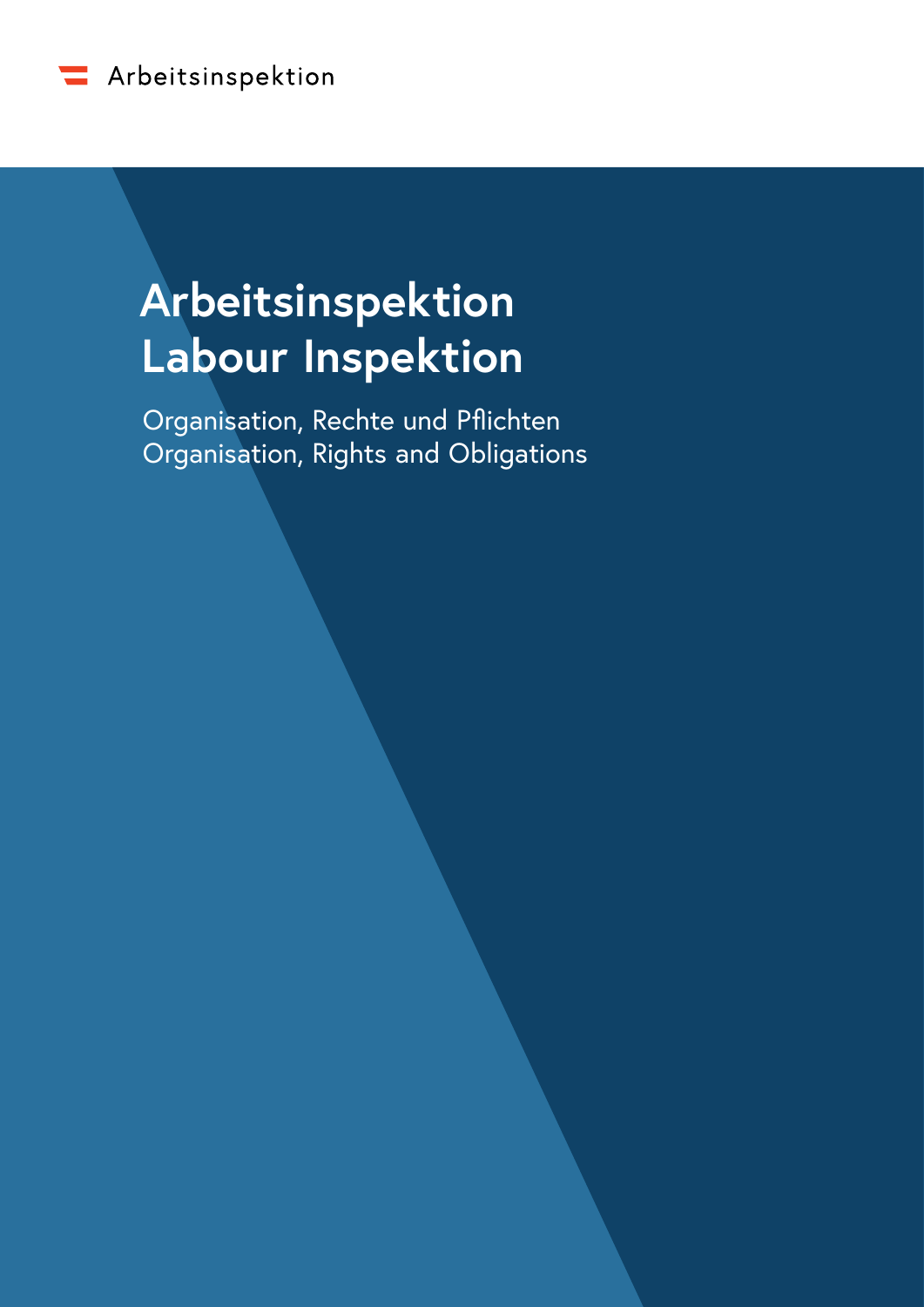#### **Impressum**

MedieninhaberIn, VerlegerIn und HerausgeberIn: Bundesministerium für Arbeit (BMA) Sektion II - Arbeitsrecht und Zentral-Arbeitsinspektorat Favoritenstraße 7, 1040 Wien arbeitsinspektion.gv.at Wien März 2021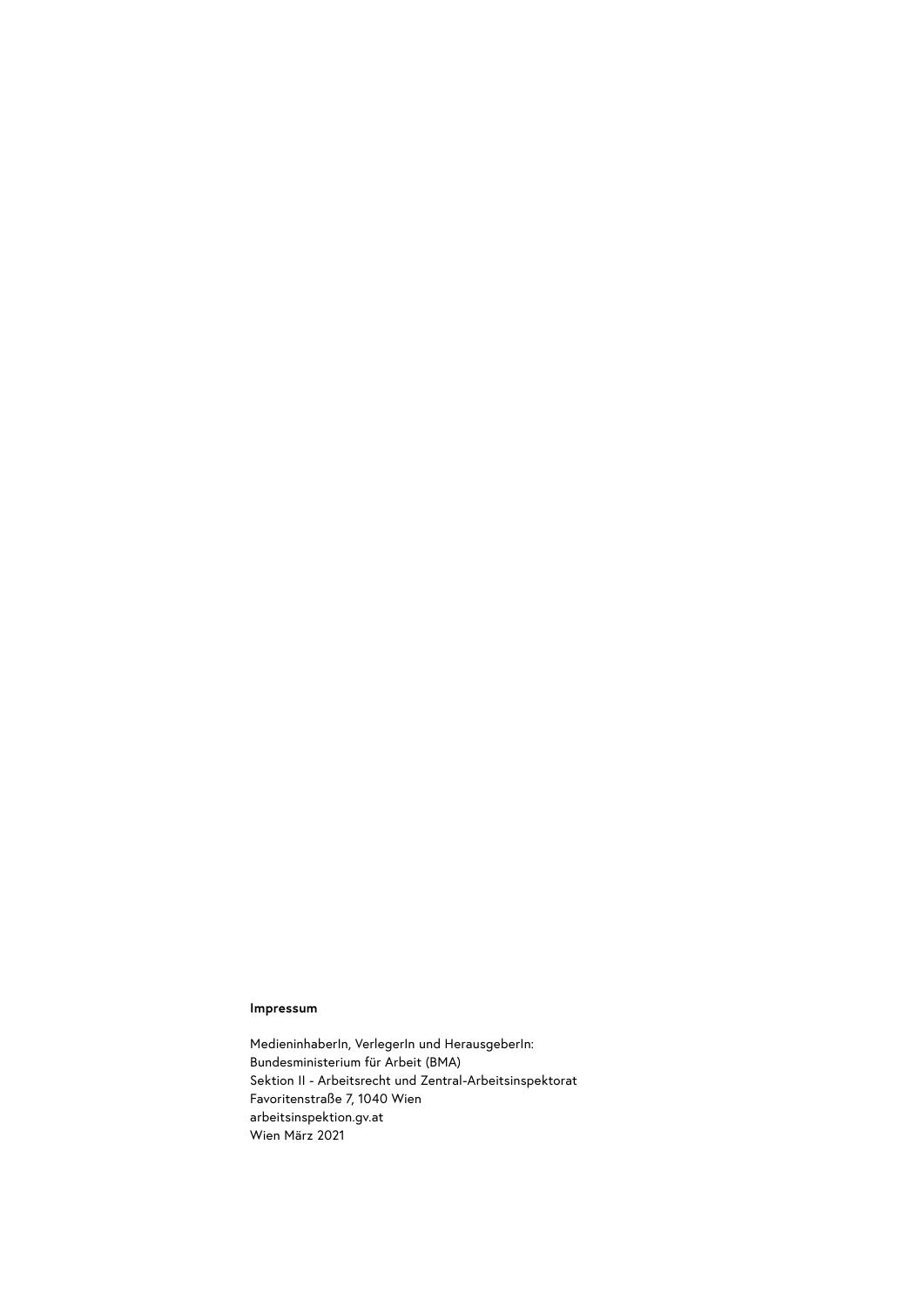# **Inhalt**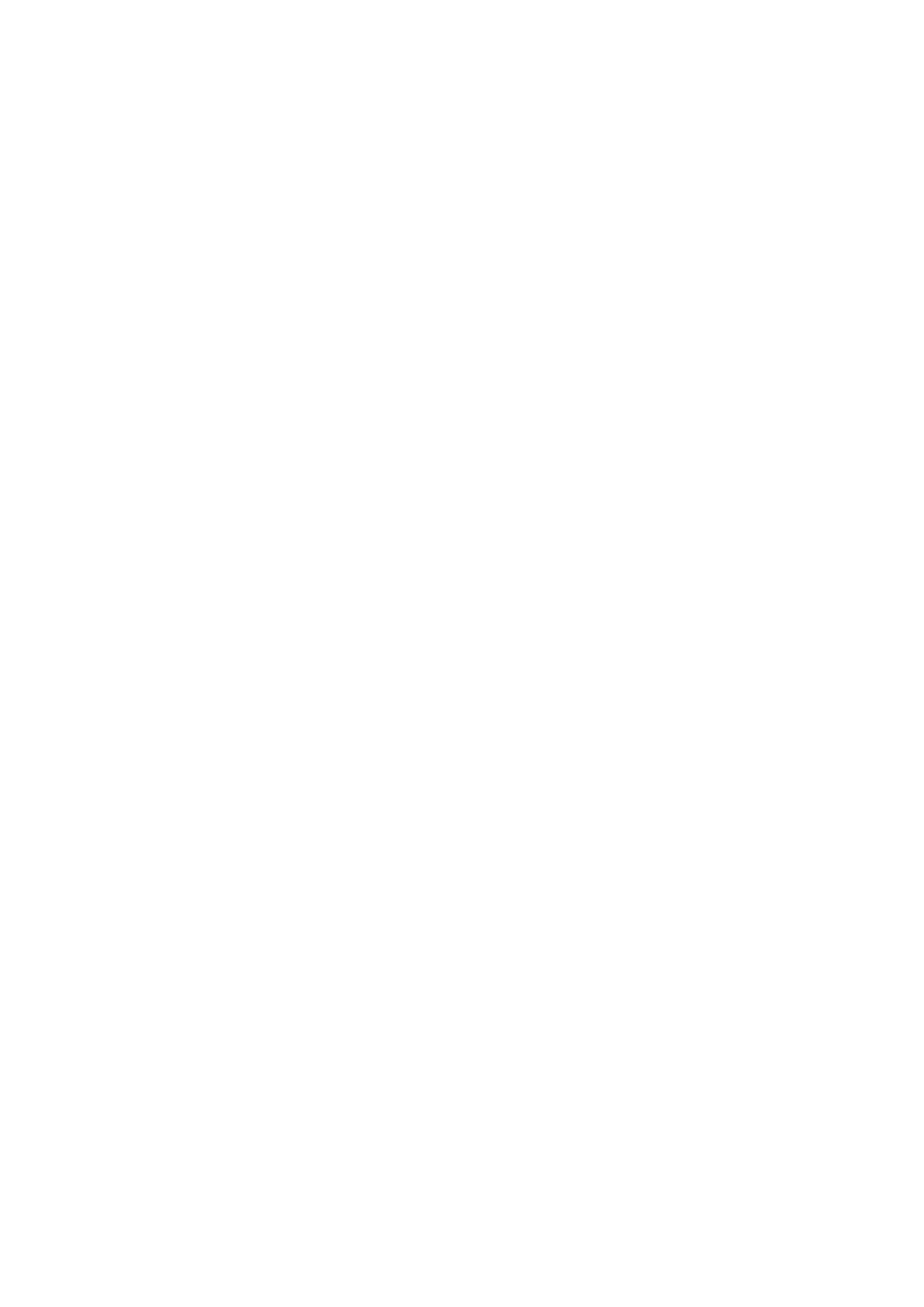# <span id="page-4-0"></span>**Organisation, rights and obligations**

The first labour inspectors were appointed in Austria more than 100 years ago in the wake of realising the necessity of stipulating legal provisions for the protection of the working population and having adherence to these provisions supervised by an independent authority.

Like in Austria, there are authorities safeguarding the protection of the working population worldwide on the basis of international agreements. The European Union has stipulated minimum standards in respect of labour protection and the respective inspections. The close and constant co-operation of member states permits that professional knowledge is made available all over Europe.

# **Organisations, Rechte und Pflichten**

Vor über 100 Jahren wurden in Österreich die ersten Arbeitsinspektoren eingesetzt. Schon damals wurde die Notwendigkeit erkannt, gesetzliche Regelungen zum Schutz der arbeitenden Menschen festzulegen und deren Einhaltung durch eine unabhängige Behörde zu überwachen.

Wie in Österreich gibt es aufgrund internationaler Übereinkommen weltweit Behörden zur Wahrung der Schutzinteressen der arbeitenden Bevölkerung. Heute legt die Europäische Union Mindeststandards im Arbeitsschutz sowie deren Kontrolle durch Arbeitsinspektionen fest. Durch eine enge und regelmäßige Zusammenarbeit der Mitgliedstaaten können wir unser Expertenwissen auch europaweit einbringen.

## **Our mission**

Labour inspection is the biggest legally commissioned organisation for combating deficits in the safety and health at work places in Austria.

We act according to uniform principles and are independent from individual interests.

A homogenous implementation practice on federal basis ensures that claims of equal rights and fair competition at work are guaranteed.

By exercising its legal mandate, labour inspection ensures the protection of life and health of the working population.

It thus contributes towards

- preventing accidents and work-related illness,
- enhancing safety at work and health at work,
- the acceptance of occupational safety and health by society.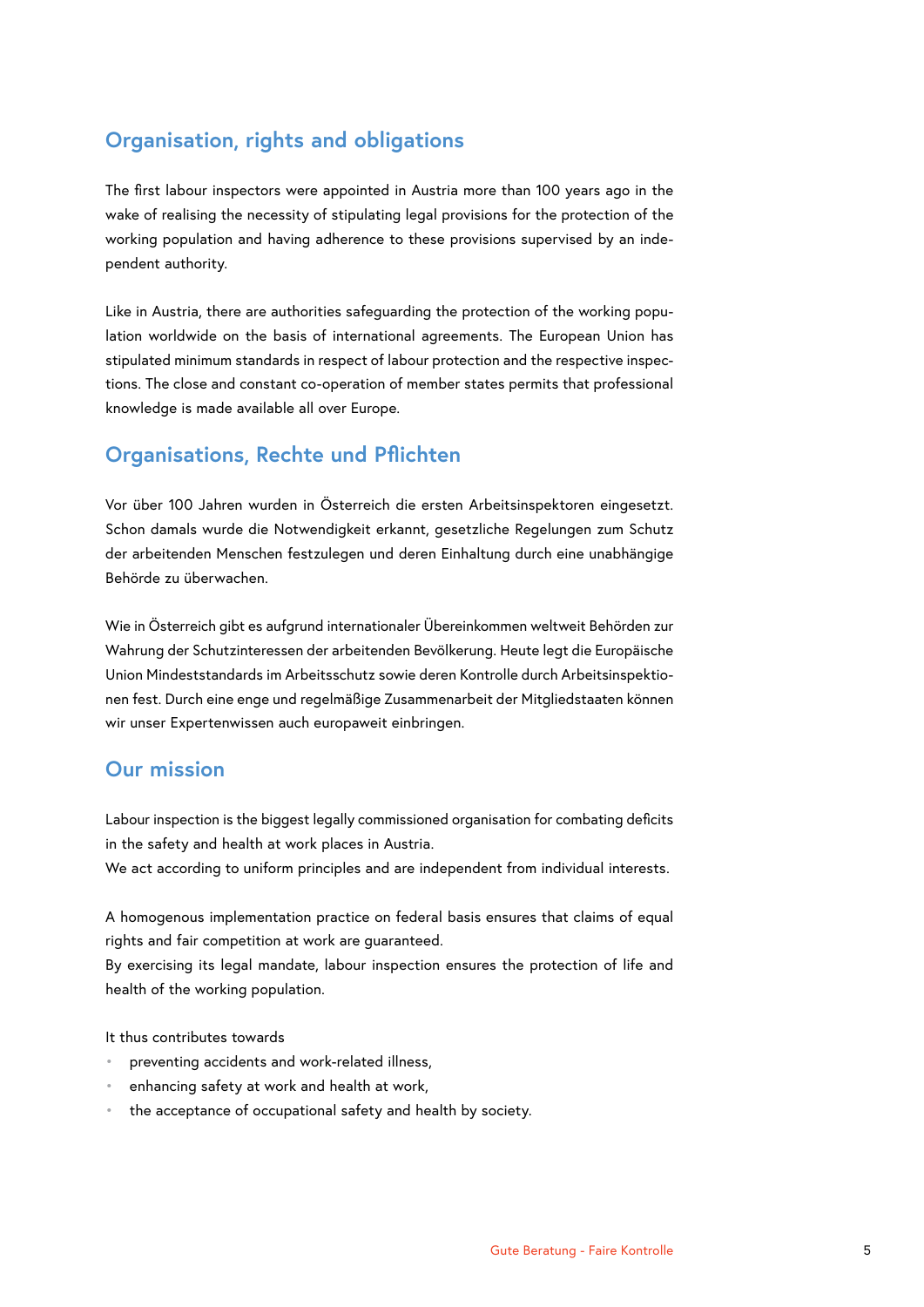# <span id="page-5-0"></span>**Unser Auftrag**

Die Arbeitsinspektion ist die größte gesetzlich beauftragte Organisation zur Bekämpfung von Defiziten im Sicherheits und Gesundheitsschutz bei der Arbeit in Österreich. Wir handeln nach einheitlichen Grundsätzen und unabhängig von Einzelinteressen.

Durch eine bundesweit homogene Vollzugspraxis werden die Ansprüche nach gleichen Rechten und fairem Wettbewerb in der Arbeitswelt sichergestellt. Die Arbeitsinspektion gewährleistet den Schutz von Leben und Gesundheit der arbeitenden Menschen durch die Erfüllung ihres gesetzlichen Auftrags.

Sie trägt so bei zur

- Vermeidung von Unfällen und arbeitsbedingten Erkrankungen,
- Weiterentwicklung der Arbeitssicherheit und des Gesundheitsschutzes,
- gesellschaftlichen Akzeptanz des Arbeitsschutzes.

## **Our partners**

In the course of our activities - from the inspection of plants to participation in information meetings - we co-operate primarily with the following partners:

- Employees, safety representatives and works councils,
- Enterprises and planning companies,
- Experts and centres for the prevention of occupational accidents and diseases,
- Chambers, trade unions, and professional associations/federations
- Social security carriers and the public employment service,
- Research, testing, and consultation services,
- Training institutions,
- Mining authority, agriculture and forestry inspection,
- and other authorities such as, for instance, the
- competent offices for district administration, construction matters, and security.

## **Unsere Partnerinnen und Partner**

Bei unseren Tätigkeiten, die von Betriebskontrollen bis zur Teilnahme an Informationsveranstaltungen reichen, arbeiten wir vor allem mit folgenden Partnerinnen und Partnern zusammen:

- Beschäftigten, Sicherheitsvertrauenspersonen und Betriebsräten,
- Betrieben und Planungsunternehmen,
- Präventivfachkräften und Präventionszentren,
- Kammern, Gewerkschaften und Berufsverbänden,
- Sozialversicherungsträgern und Arbeitsmarktservice,
- Forschungs-, Prüfungs- und Beratungsstellen,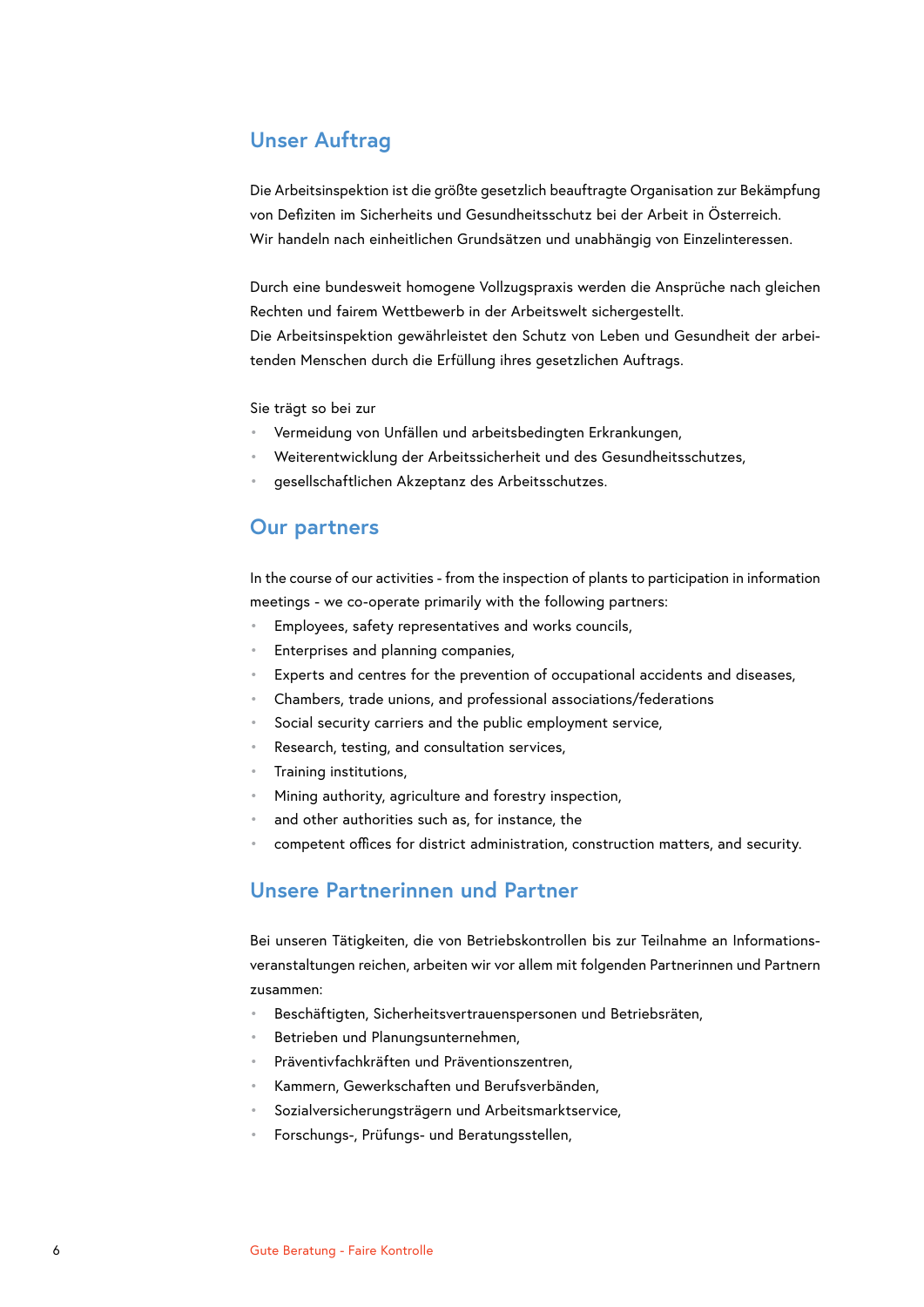- <span id="page-6-0"></span>• Ausbildungseinrichtungen,
- Montanbehörde, Land- und Forstwirtschaftsinspektion,
- und andere Behörden, wie beispielsweise Bezirksverwaltungsbehörden, Baubehörden und Sicherheitsbehörden.

# **Our agenda**

Labour inspection verifies adherence to the legal provisions for the protection of life and health of the working population.

We fulfil our tasks as a party in permission and exemption procedures.

We inform and advise free of charge, with legally binding effect, in all matters of occupational safety and health at work.

Within the scope of our activities we mediate between conflicting parties in the world of work.

We investigate in the event of accidents at work and in matters concerning complaints about a nuisance or abuse.

We participate in international projects in the field of safety and health at work.

We are involved in lectures, training, and discussions as regards vocational and further training of those responsible for protection at work.

We create awareness for aspects of safety and health at work.

# **Unsere Aufgaben**

Die Arbeitsinspektion überprüft die Einhaltung der gesetzlichen Bestimmungen zum Schutz des Lebens und der Gesundheit der arbeitenden Menschen in den Betrieben. Wir nehmen als Partei unsere Aufgaben im Genehmigungs und Ausnahmeverfahren wahr. Wir informieren und beraten rechtsverbindlich und unentgeltlich in allen Fragen der Arbeitssicherheit und des Gesundheitsschutzes bei der Arbeit.

Im Rahmen unseres Wirkungsbereiches vermitteln wir bei widerstreitenden Interessen in der Arbeitswelt.

Wir ermitteln bei Arbeitsunfällen und Beschwerden über bestehende Mängel.

Wir sind an nationalen und internationalen Projekten im Bereich Sicherheit und Gesundheit bei der Arbeit beteiligt.

In Vorträgen, Schulungen und Diskussionen wirken wir bei der Aus- und Weiterbildung von Verantwortlichen im Arbeitsschutz mit.

Wir sensibilisieren durch unser Wirken die Gesellschaft für die Fragen der Sicherheit und der Gesundheit bei der Arbeit.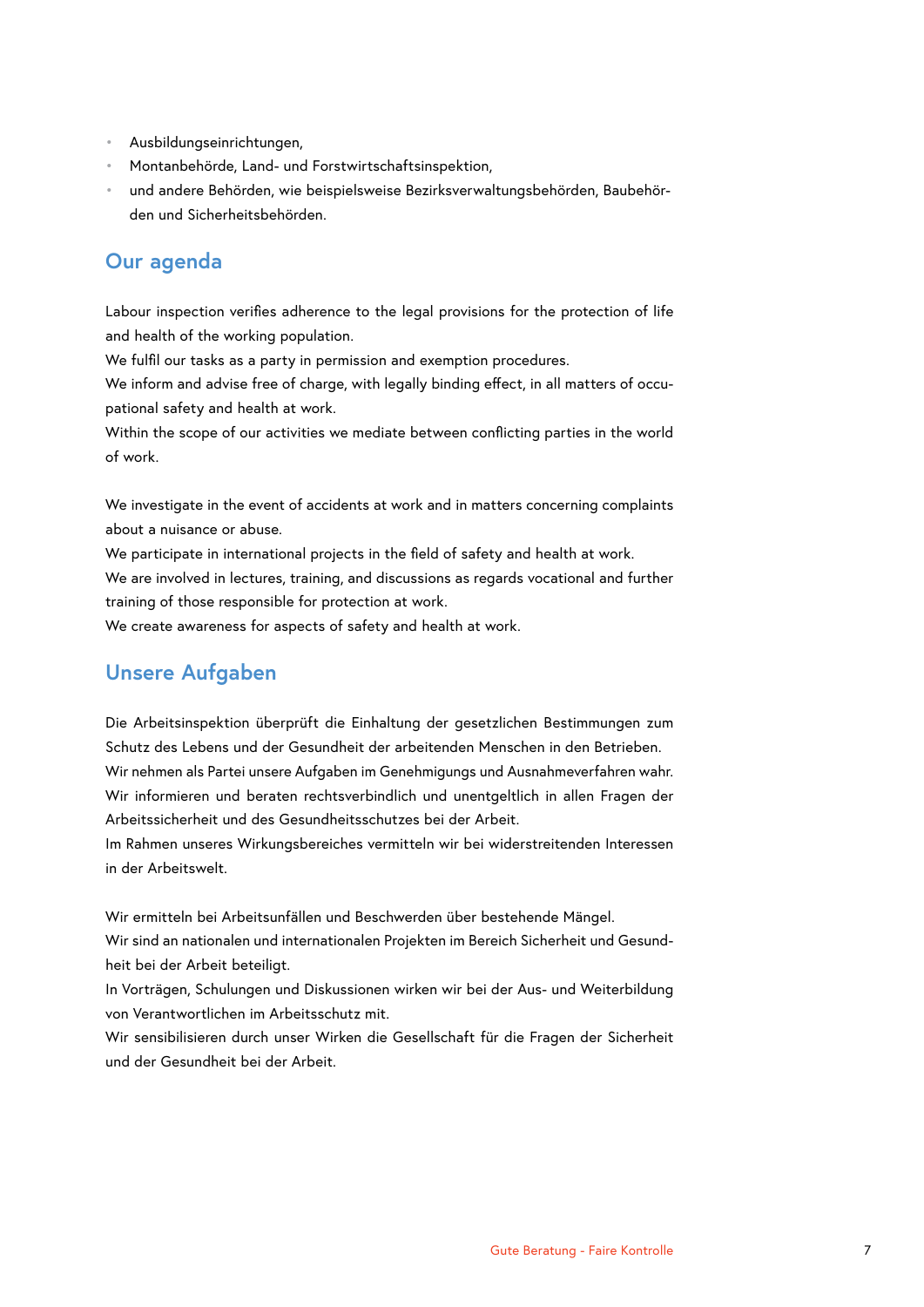# <span id="page-7-0"></span>**The relevant provisions**

The relevant provisions in respect of the protection of working people regulate for instance:

- the use of dangerous machines and tools,
- the handling of dangerous substances such as e.g. poisonous or inflammable chemicals,
- burdens and strain resulting from working processes and other influences such as e.g. noise,
- installations for risk prevention,
- instructions for and examination offemale workers
- the design of work places, work rooms, and sanitary installations,
- working conditions for young people or pregnant workers,
- working times and time-off.

# **Vorschriften**

Vorschriften zum Schutz von arbeitenden Menschen regeln beispielsweise

- den Einsatz gefährlicher Maschinen und Werkzeuge,
- den Umgang mit gefährlichen Arbeitsstoffen wie z.B. giftigen oder entzündlichen Chemikalien,
- Belastungen durch Arbeitsvorgänge und andere Einwirkungen wie z.B. Lärm,
- Einrichtungen zur Gefahrenverhütung,
- die Unterweisung und Untersuchungen,
- die Gestaltung von Arbeitsplätzen, Arbeitsräumen und sanitären Anlagen,
- die Arbeitsbedingungen von Jugendlichen und Schwangeren,
- Arbeitszeit und Arbeitsruhe.

## **Our rights and obligations**

We are entitled and/or obliged to:

- assist and offer consultation in all matters of occupational safety and health,
- enter and inspect plants, work places, and construction sites at any time with or without prior notice,
- interview persons at work and also ask for written information,
- inspect documents referring to safety at workor employment,
- take pictures and take measurements,
- take samples and arrange for analyses,
- obtain information on material and machines from producers and distributors,
- request the competent authorities to enforce measures for the protection of employees,
- by all means attend to complaints without disclosing the source.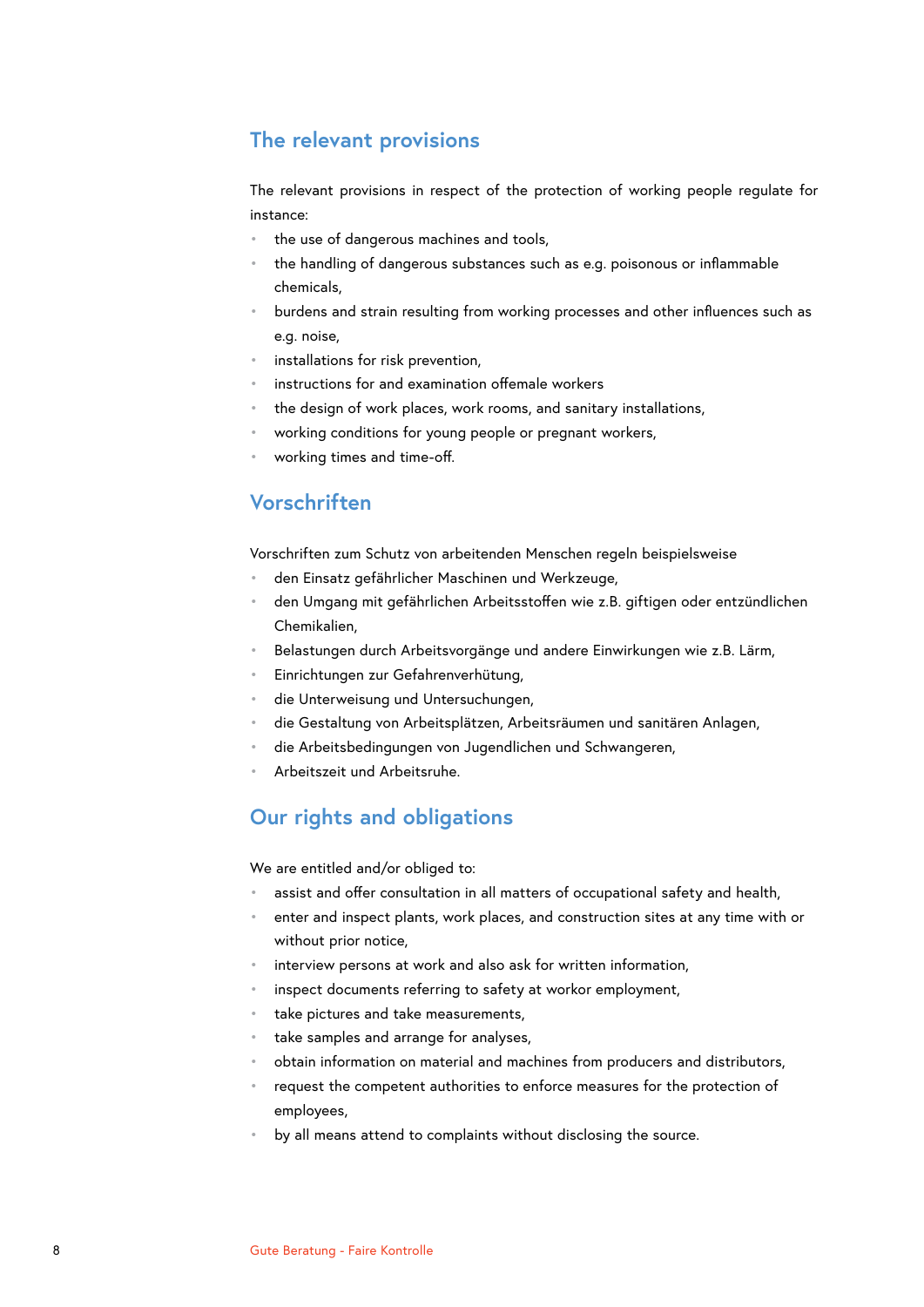<span id="page-8-0"></span>Where provisions for the protection of employees are not complied with, we

- enter into consultation with those responsible and ask them in writing to remedy the situation within a fixed period.
- If shortcomings ascertained are not remedied within a fixed or extended period,
- we lay an information with the competent authority.
- In the case of a serious infringement we have to lay an information immediately.
- In cases of imminent danger to life or health we are obliged to enforce measures without delay, such as e.g. prohibit any continuation of work prior to the elimination of the danger.

The labour inspection is part of the Federal Ministry of Labour. 14 regional labour inspectorates and one special inspectorate for construction work are

- directly responsible to the Central Labour Inspectorate.
- Altogether some 500 persons are employed in labour inspection.
- Approx. 300 field service colleagues care for some 250.000 workplaces and supervise compliance with the provisions for the protection of approx. 3.2 m employees.

The vast field of activities requires professional knowledge in matters of technology, occupational health care, and law. Most of us have accomplished specialised studies. During the first two years of service we take part in training courses in the field of law, technology, occupational health care, and communication and go in for a final examination.

Constant further training and practical experience gained in the field secure and expand a high professional standard.

Social and communicative abilities permit target-oriented and constructive action in a variety of tension fields.

# **Unsere Rechte und Pflichten**

Wir sind befugt bzw. verpflichtet:

- in allen Belangen des Arbeitsschutzes zu unterstützen und zu beraten,
- Betriebe, Arbeitsstellen und Baustellen jederzeit angekündigt oder unangemeldet zu betreten und zu überprüfen, m Personen in den Betrieben zu befragen und auch schriftliche Auskünfte zu verlangen,
- in Unterlagen Einsicht zu nehmen, die die Arbeitssicherheit oder die Beschäftigung von Menschen betreffen,
- Fotos anzufertigen und Messungen durchzuführen,
- von Arbeitsstoffen Proben zu entnehmen und Untersuchungen zu veranlassen,
- Auskünfte über Arbeitsstoffe und Maschinen von Erzeugern und Vertreibern einzuholen,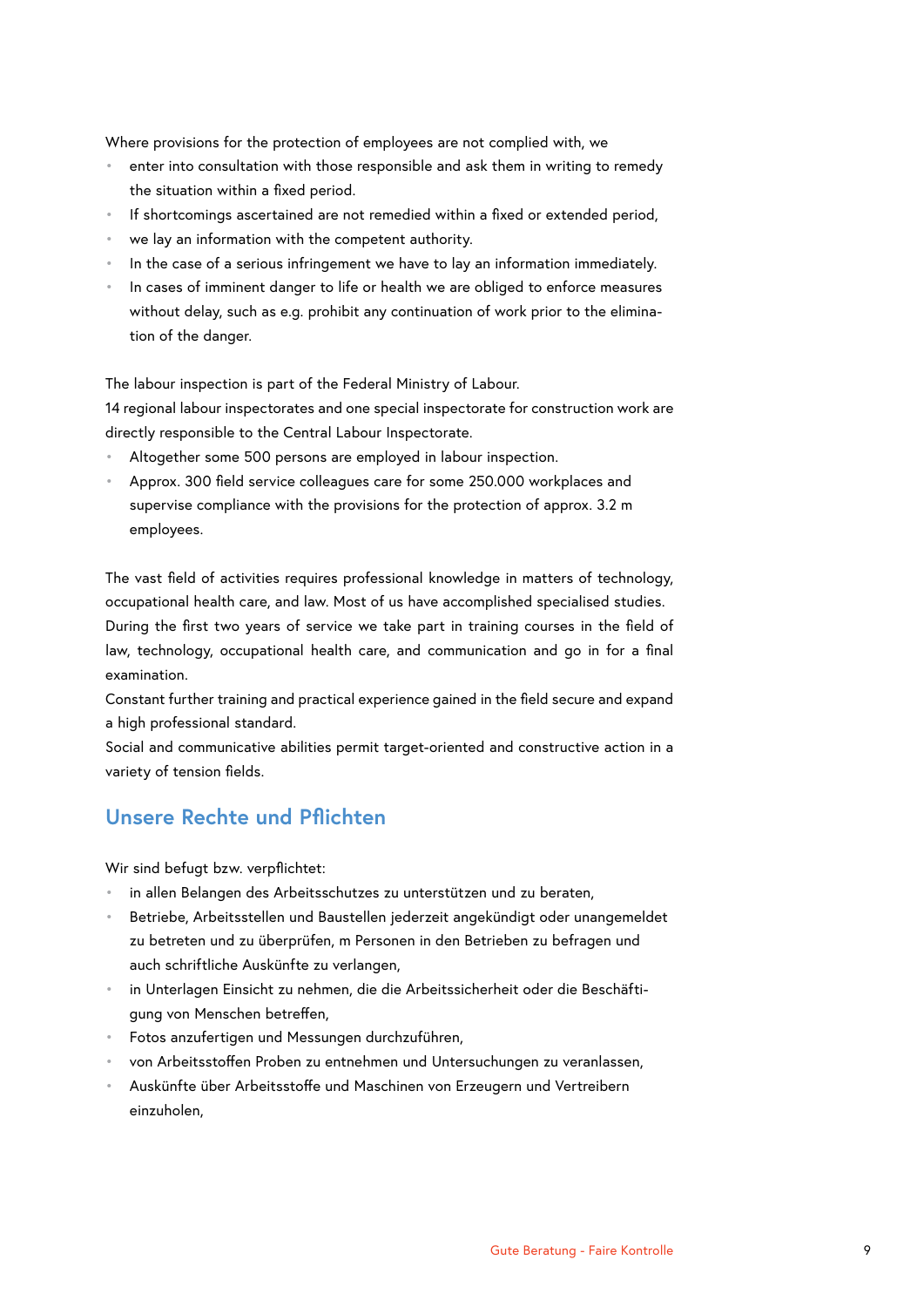- die Vorschreibung von Maßnahmen zum Schutz der arbeitenden Menschen bei der zuständigen
- Behörde zu beantragen,
- die Quelle jeder Beschwerde als unbedingt vertraulich zu behandeln.

Wenn Bestimmungen zum Schutz der arbeitenden Menschen nicht eingehalten werden

- beraten wir die Verantwortlichen und fordern sie schriftlich auf, innerhalb einer bestimmten Frist, den rechtmäßigen Zustand herzustellen.
- Werden festgestellte Mängel nicht innerhalb der gesetzten oder verlängerten Frist behoben, erstatten wir Strafanzeige bei der zuständigen Behörde.
- Bei schwerwiegenden Übertretungen müssen wir sofort mit Strafanzeige vorgehen.
- In Fällen unmittelbar drohender Gefahr für das Leben oder die Gesundheit von Menschen an ihrem Arbeitsplatz sind wir verpflichtet, Sofortmaßnahmen zu setzen, wie z.B. die Weiterarbeit bis zur Behebung der Gefahr zu verbieten.

Die Arbeitsinspektion ist ein Teil des Bundesministerium für Arbeit.

14 regionale Arbeitsinspektorate und ein Arbeitsinspektorat für Bauarbeiten unterstehen unmittelbar dem Zentral- Arbeitsinspektorat.

- Die Arbeitsinspektion beschäftigt insgesamt an die 500 Personen.
- Im Außendienst betreuen ca. 300 Kolleginnen und Kollegen etwa 250.000 Arbeitsstätten und kontrollieren die Einhaltung der Bestimmungen zum Schutz von ca. 3,2 Millionen arbeitenden Menschen.

Das weite Aufgabengebiet erfordert fundierte technische, arbeitsmedizinische und rechtliche Kenntnisse.

Die meisten von uns verfügen über eine höhere technische Ausbildung. In den ersten beiden Dienstjahren nehmen alle Beschäftigten an Schulungen in den Bereichen Recht, Technik, Arbeitsmedizin und Kommunikation teil und legen anschließend eine Abschlußprüfung ab.

Ständige Weiterbildung und das Sammeln von Erfahrung in den Betrieben sichern und erweitern diesen hohen fachlichen Standard.

Soziale und kommunikative Fähigkeiten ermöglichen uns ein zielgerichtetes und konstruktives Handeln in verschiedenen Spannungsfeldern.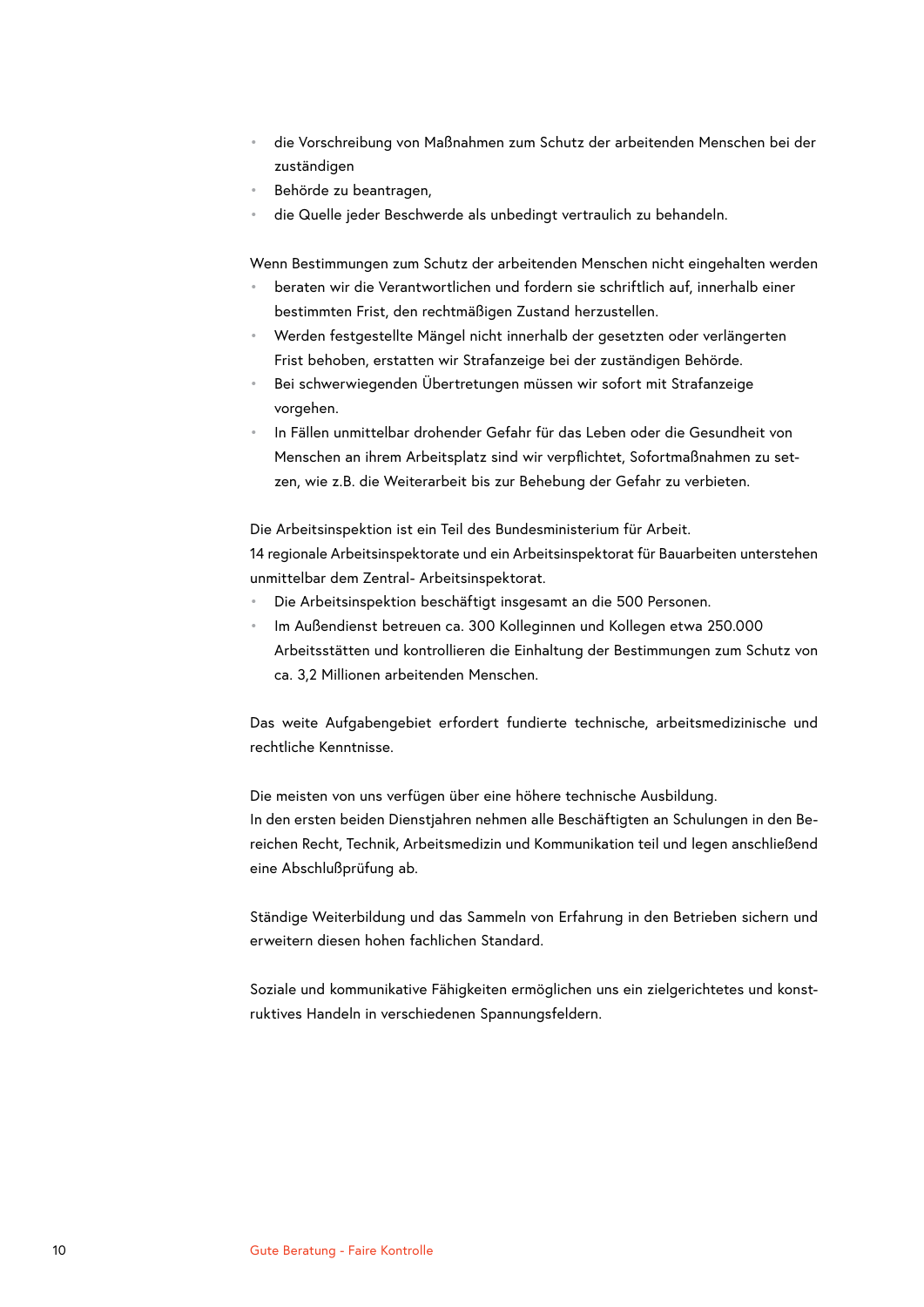# <span id="page-10-0"></span>**Our organisation**

#### **The Labour Inspectortes**

- Each of the federal provinces has at least one labour inspectorate.
- Each labour inspectorate has a medical labour inspection service.

## **The central Labour Inspectorate**

The coordination and supreme organisation of the activities of the labour inspectorates is vested with the first six divisions of the Department Labour Law and Labour Inspection at the Federal Ministry of Labour:

- **1.** Construction and Mining; Administration
- **2.** Technical Aspects of Health and Safety at Work
- **3.** Legal Issues
- **4.** Occupational Medicine, Occupational Hygiene
- **5.** Innovation for Labour Inspectorates
- **6.** International Aspects of Health and Safety at Work
- **7.** Legal Issues; Employment Restrictions; Agricultural Labour Law
- **8.** Collective Labour Law
- **9.** Industrial Relations; Gender Equality
- **10.** International and EU Social Policy in Labour Law

## **Unsere Organisation**

## **Die Arbeitsinspektorate**

- In jedem österreichischen Bundesland ist mindestens ein Arbeitsinspektorat eingerichtet.
- Für jedes Arbeitsinspektorat steht ein arbeitsinspektionsärztlicher Dienst zur Verfügung.

#### **Das Zentral-Arbeitsinspektorat**

Die Koordination und die oberste Leitung der Tätigkeiten der Arbeitsinspektorate obliegt den ersten sechs Abteilungen der Sektion Arbeitsrecht und Zentral-Arbeitsinspektorat im Bundesministerium für Arbeit:

- **1.** Bau- und Bergwesen; Administration
- **2.** Technischer Arbeitsschutz
- **3.** Recht, Steuerung
- **4.** Arbeitsmedizin und Arbeitspsychologie
- **5.** Innovation für die Arbeitsinspektorate
- **6.** Internationaler technischer Arbeitsschutz
- **7.** Legistik Verwendungsschutz, Landarbeitsrecht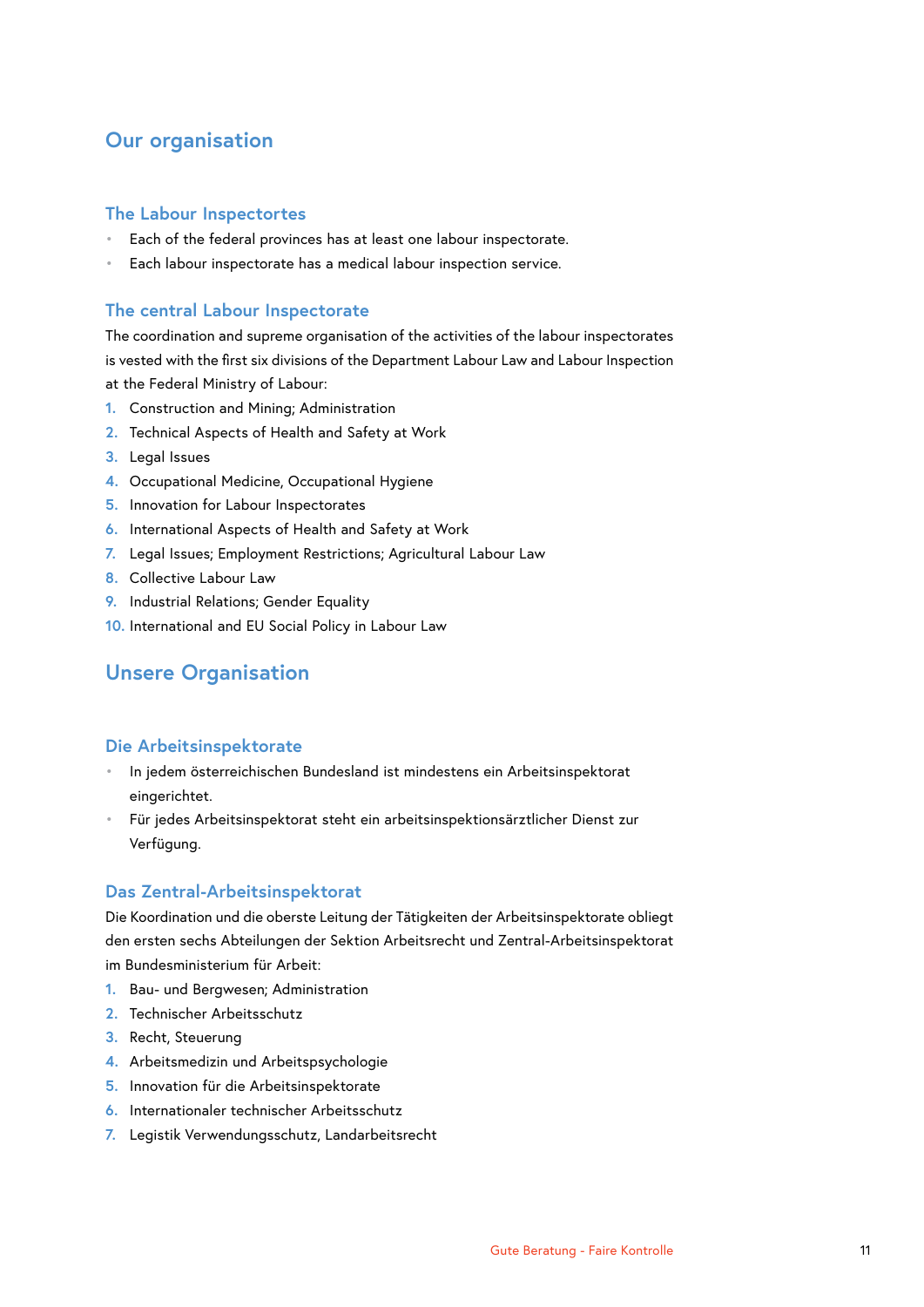- <span id="page-11-0"></span>**8.** Kollektives Arbeitsrecht
- **9.** Arbeitsbeziehungen, Gleichstellung
- **10.** Internationale und EU-Sozialpolitik im Arbeitsrecht

## **Our guiding principle**

#### **Safe and healthy work places**

We work on the understanding that safety and health at the work place represent social values and that the labour market should be well organised.

We are co-responsible for ensuring that competitive advantages are not gained at the expense of health hazards for the employee, and promote the further elaboration of provisions in the filed of labour law.

Humane labour conditions and a high standard of occupational safety reduce the followup costs of occupational accidents and diseases for the enterprise and for economy at large.

#### **We act according to the following principles**

- We adhere to the provisions and uniform principles as legally defined.
- We offer an all-party service, are intermediaries, fair and resolute. We aim at convincing.
- We acknowledge mutual confidence and preserve confidenciality.
- We take decisions quickly, with as little red tape as possible, and in numerous essential matters independently and at our own responsibility.
- We are in direct contact with the labour scene, are practice-oriented and offer consultation free of charge and in a personal way.
- Our emergency service is available around the clock.
- Co-operation and exchange of experience rank high on our agenda.
- The precise assessment and evaluation of our activities permit the determination of focal points and targetoriented action.
- We employ public money conscientiously by constantly improving labour processes and by stepping up the efficiency and quality of our services by means of a well-tailored placement and the promotion of our own employees.